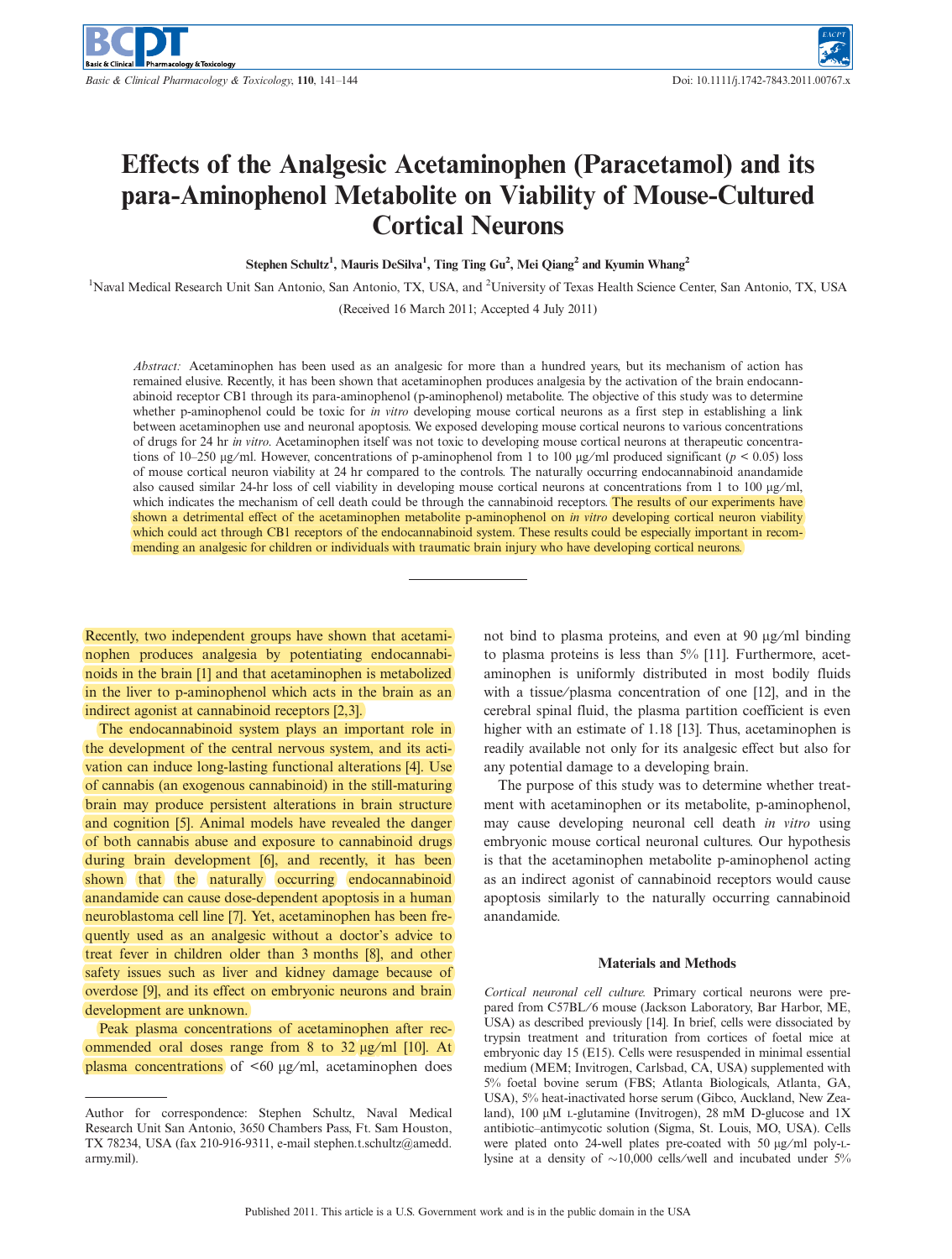$CO<sub>2</sub>$  at 37 $\degree$ C. From day 3 onwards *in vitro* (DIV), cells were switched to a serum-free medium system consisting of Neurobasal medium, supplemented with B-27, 100  $\mu$ M glutamine and 1X antibiotic–antimycotic solution. As Neurobasal medium and B-27 inhibit proliferating glia, the cultures contain >92% neurons.

Drugs. Neuron cultures were then treated with known concentrations of anandamide (Sigma), acetaminophen (Sigma) and the acetaminophen metabolite p-aminophenol (Sigma) at the following concentrations: (i) Anandamide (diluted from 920 mg/ml in 100% ETOH): 100, 50, 1 µg/ml, (ii) acetaminophen (diluted from 50 mg/ml in 100%ETOH): 100, 50, 5, 1 μg/ml. (iii) p-aminophenol (diluted from 1 mg/ml in culture medium): 100, 50, 25, 5, 1  $\mu$ g/ml, 500 ng ⁄ ml.

Cell viability assay. To determine the toxicity level, the viability of neurons as measured by counting cells labelled with fluorescein diacetate and propidium iodide (Sigma) at 24 and 48 hr after administration of the drugs was compared. Statistical significance was determined using analysis of variance (ANOVA) with Neuman–Keuls post hoc analysis to assess differences between groups and with the two-sample t-test.

Microscopy. Fluorescent images were obtained using a Nikon TS-100 microscope equipped for both light and fluorescent microscopy, with fluorescence filters for fluorescein and rhodamine. Images were acquired using a CCD camera controlled via NIS FreeWare 2.10 software. Images were obtained with 10X objective lens. Images were collected on each well of a 24-well plate, and viability was measured as green (live cells)/green (live cells) + red (dead cells)  $\times$  100.

#### **Results**

Effects on cell viability owing to treatment with acetaminophen and p-aminophenol were investigated with E15 mouse cortical neuronal cultures after 3 days in vitro. As shown in fig. 1, the viability was significantly reduced for neurons treated with 100, 50, 25, 5 and 1  $\mu$ g/ml concentrations of p-aminophenol as compared to the controls. The viability did not significantly change in the acetaminophen-treated group (1,

5, 50, 100 and 200  $\mu$ g/ml) or in neurons treated with 0.5  $\mu$ g/ml concentration of p-aminophenol as compared to controls. Fig. 2 shows the toxic effect of anandamide treatment compared to controls. The effect of anandamide treatment on mouse cortical neurons is similar to the effect of p-aminophenol.

Representative cortical neuron photomicrographs at 24 hr for control, acetaminophen treated at  $100 \mu g/ml$ , p-aminophenol treated at 100  $\mu$ g/ml and p-aminophenol treated at 500 ng/ml are shown in fig. 3.

The toxic effect of p-aminophenol was more pronounced at 48 hr of treatment. No live cortical neurons were present in the cell cultures with concentrations of 1 to 100  $\mu$ g/ml p-aminophenol at 48 hr (data not shown).



Fig. 2. Comparison of mouse embryonic cortical neuron cell viability after 24-hr treatment with various concentrations of anandamide Anandamide concentrations at 1, 50 and 100  $\mu$ g/ml showed a significant reduction in the proportion of live cells ( $p < 0.05$  by twosample  $t$ -test). Error bar is  $+$ S.D.



Fig. 1. Comparison of mouse embryonic cortical neuron cell viability after 24-hr treatment with various concentrations of acetaminophen or its p-aminophenol metabolite. \*Significantly different from control at p < 0.001 by anova with Neuman–Keuls post hoc test.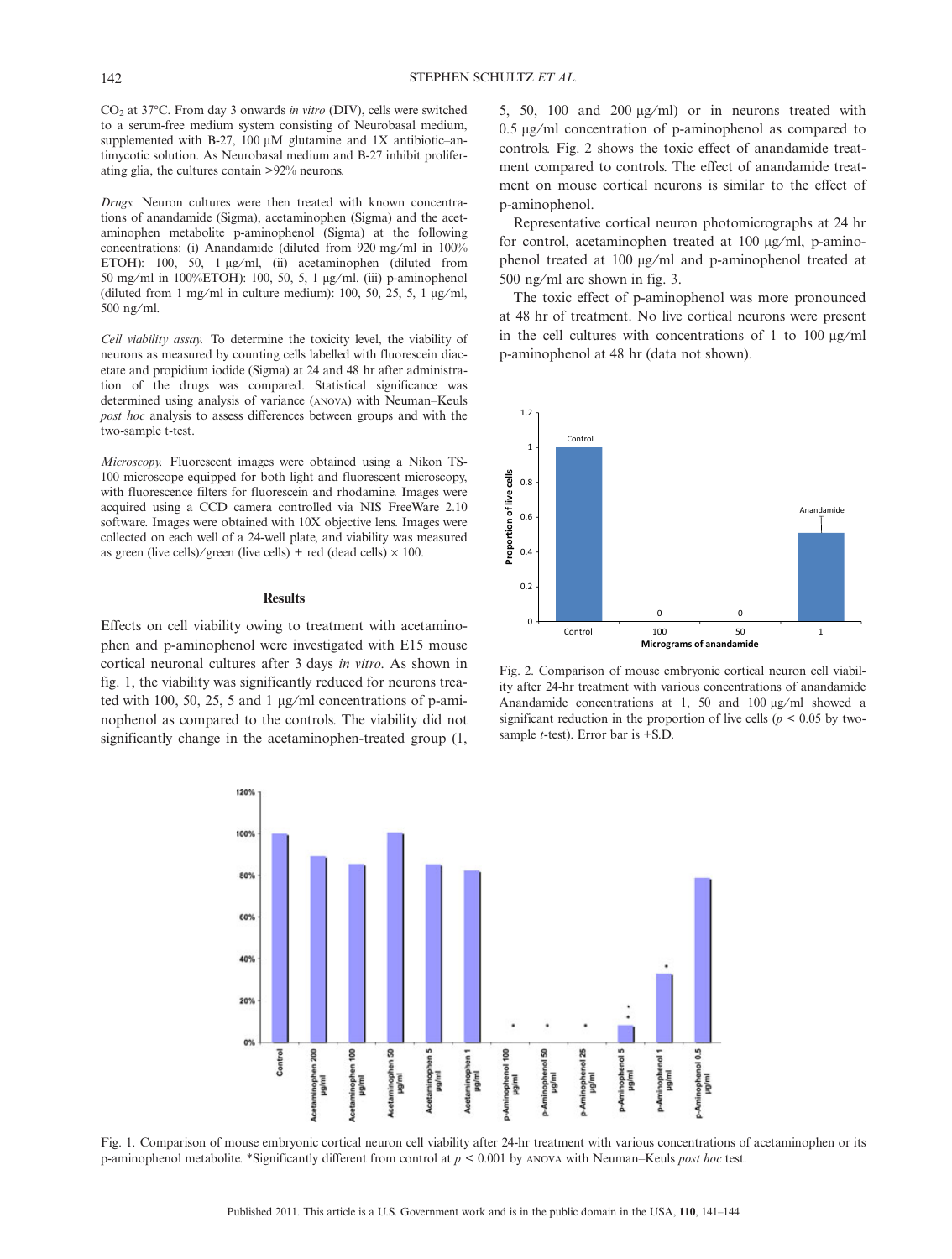

Fig. 3. Live (green) dead (red) fluorescence images of E15 mouse cortical neuron cell cultures treated for 24 hr with (A) control, (B) acetaminophen at 100  $\mu$ g/ml, (C) p-aminophenol at 100  $\mu$ g/ml and (D) p-aminophenol at 500 ng/ml.

#### **Discussion**

Acetaminophen is a commonly administered analgesic drug, and the results of our experiments have shown a detrimental effect of the acetaminophen metabolite p-aminophenol on in vitro cortical neuron viability. The results were similar when testing anandamide, which is an endogenous activator of the endocannabinoid system. To our knowledge, this is the first study to show the toxic effect of p-aminophenol on developing cortical neurons.

We are interested in exploring the safety of acetaminophen, because our previous epidemiological studies linked acetaminophen use with increased risk of autism and suggested that the mechanism of action may be activation of the endocannabinoid system [15–17]. We have previously found that acetaminophen use at age 12–18 months increased the odds of autism in our sample by more than eight times, and by more than 20 times when considering only children who experienced normal development followed by a regression in development. One of the primary features of autism is abnormal brain development [18]. We are suggesting that the abnormal brain development seen in autism may be due to the use of acetaminophen at a critical early age.

Clinicians may need to be more cautious in the recommendation for use of acetaminophen until its safety for developing neurons in children can be verified.

## Acknowledgements

The authors would like to offer special thanks to Dr. Nancy Millenbaugh for her assistance with neuron cell counting. The views expressed in this article are those of the authors and do not reflect the official policy or position of the Department of the Navy, Department of Defense or the United States Government. Two of the authors are military service members or employees of the U.S. Government. This work was prepared as part of our official duties. Title 17 U.S.C. §105 provides that 'Copyright protection under this title is not available for any work of the United States Government.' Title 17 U.S.C. §101 defines a U.S. Government work as a work prepared by a military service member or employee of the U.S. Government as part of that person's official duties.

## Conflict of interest

The authors declare that there are no conflicts of interest.

## Funding

This project was funded by work unit number G1008 from the Naval Medical Research Unit San Antonio.

#### References

- 1 Hogestatt ED, Jonsson BAG, Ermund A, Andersson DA, Björk K, Alexander JP et al. Conversion of acetaminophen to the bioactive N-acylphenolamine AM404 via fatty acid amide hydrolasedependent arachidonic acid conjugation in the nervous system. J Biol Chem 2005;280:31405–12.
- 2 Bertolini A, Ferrari A, Ottani A, Guerzoni S, Tacchi R, Leone S. Paracetamol: new vistas of an old drug. CNS Drug Rev 2006;12: 250–75.
- 3 Mallet C, Daulhac L, Bonnefont J, Ledent C, Etienne M, Chapuy E et al. Endocannabinoid and serotonergic systems are needed for acetaminophen-induced analgesia. Pain 2008;139:190–200.
- 4 Campolongo P, Trezza V, Palmery M, Trabace L, Cuomo V. Developmental exposure to cannabinoids causes subtle and enduring neurofunctional alterations. Int Rev Neurobiol 2009;85: 117–33.